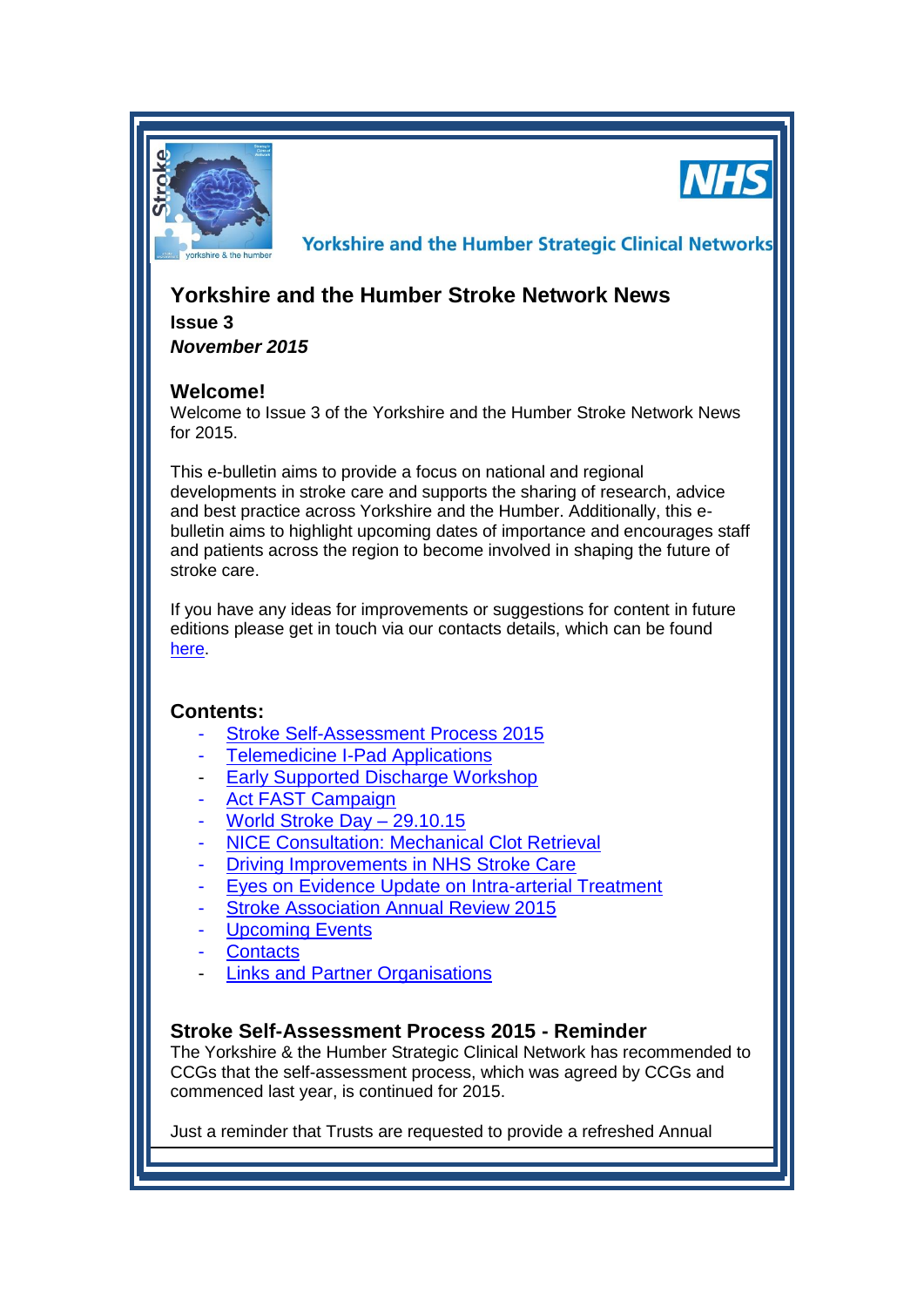Report (for 2015), along with workforce levels, and an update on the Action Plans submitted in 2014. Any additional evidence that has not changed since last year is not required to be re-submitted.

**The deadline for submission is Monday 30th November.** Please email to [Rebecca.campbell6@nhs.net](mailto:Rebecca.campbell6@nhs.net)**.** 

#### <span id="page-1-0"></span>**Telemedicine I-Pad Applications**

Please note that the Telemedicine Application for I-Pad which is used by a number of clinicians. This is due to Cisco removing one of their apps without prior notice. Involve are working to resolve this matter but it will take several weeks. This should not affect the main project as this was entirely scoped around laptops.

If there are any issues, please contact Michael Roach at Involve who will work with the individuals to find a solution.

### **Early Supported Discharge Workshop**

The programme is now available for the Yorkshire and the Humber ESD workshop in Wakefield on  $17<sup>th</sup>$  December. Further details are available [here.](#page-3-1)

Please note that this work is now being supported by Sarah Boul, Quality Improvement Lead at the Y&H SCN. Sarah can be contacted at [Sarah.Boul@nhs.net](mailto:Sarah.Boul@nhs.net) 

## **Act FAST Campaign**

To coincide with World Stroke Day on 29<sup>th</sup> October Public Health England, in partnership with the Stroke Association, has begun a second series of television campaigns around [Act FAST.](https://www.stroke.org.uk/take-action/recognise-signs-stroke) The campaign outlines the signs of stroke:

- Facial weakness: Can the person smile? Has their face fallen on one side?
- Arm weakness: Can the person raise both arms and keep them there?
- Speech problems: Can the person speak clearly and understand what you say? Is their speech slurred?
- Time: If you see any one of these three signs, it's TIME to call 999.

The campaign intends to encourage members of the public to recognise the signs of stroke or mini-stroke to ensure patients arrive at a specialist stroke unit quicker to receive appropriate treatment and have a chance of better recovery.

#### <span id="page-1-1"></span>**World Stroke Day**

World Stroke Day took place on Thursday the 29th October 2015 focussing on the theme 'I am Woman'. This theme was selected as the focus for the day because a woman is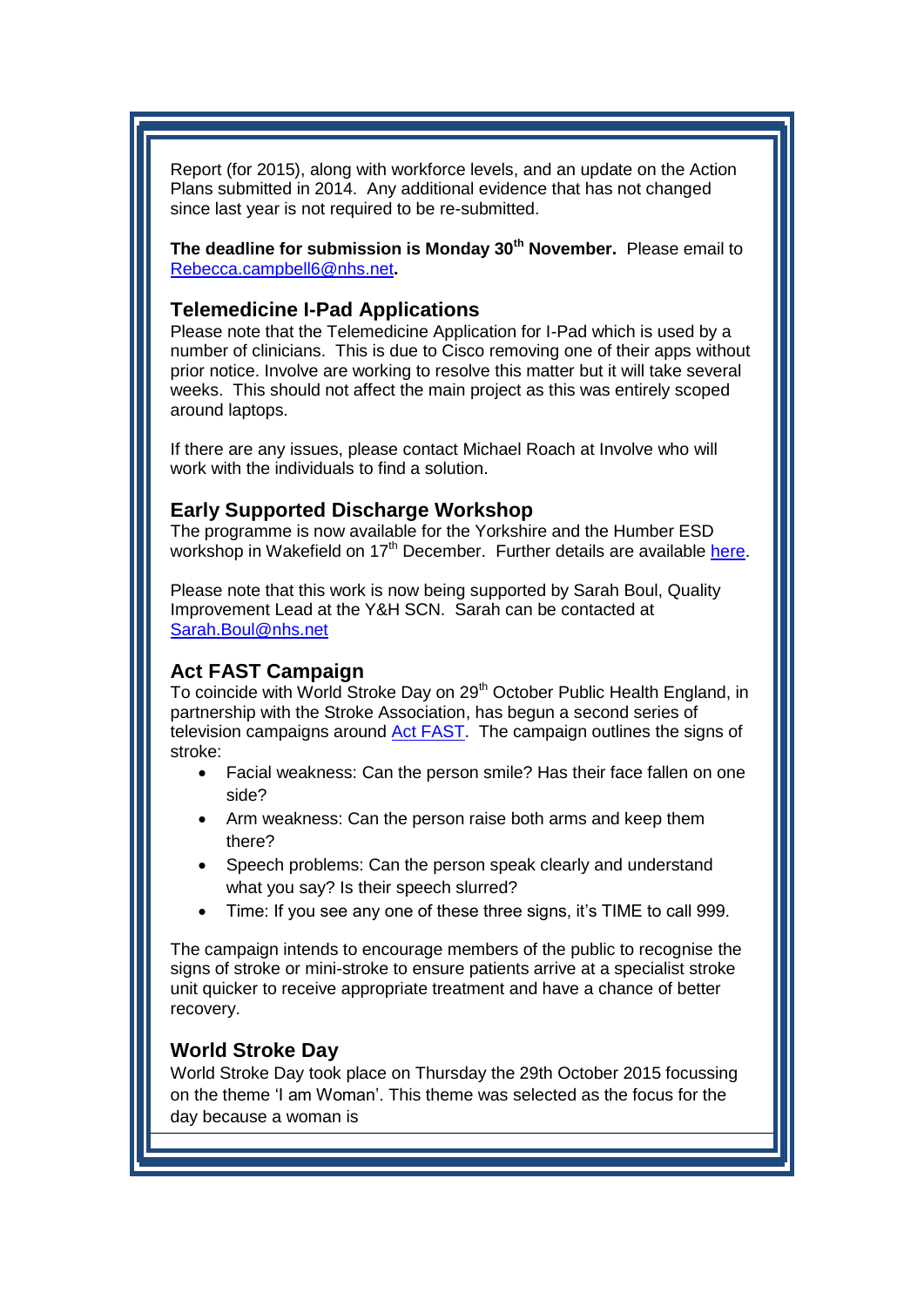- More at risk of having a stroke.
- More likely to die from a stroke than a man.
- Less likely to receive acute care and rehabilitation than a man, even though she responds equally well to treatment.
- More likely to experience a severe decline in cognitive function, and runs a higher risk of post-stroke depression and institutionalization.
- More likely than men to experience hypertension, atrial fibrillation (irregular heartbeat), diabetes, depression and obesity, all of which increase stroke risk.
- More likely to take on the caregiving role.

The "I am Woman" focus was intentioned to increase understanding of stroke risk and encourage women to take steps that will reduce the likelihood of preventable stroke. Events to raise awareness took place globally from Albania to Zimbabwe and for more information please click [here.](http://www.worldstrokecampaign.org/get-involved/world-stroke-day-2015/wsd-2015-whats-on.html)

### <span id="page-2-0"></span>**NICE Consultation: Mechanical Clot Retrieval**

NICE have released an interventional procedure consultation for comment on mechanical clot retrieval for treating acute ischaemic stroke.

To read the consultation documents in full and to make comments please click [here.](http://www.nice.org.uk/guidance/indevelopment/gid-ip2807/consultation/html-content)

#### <span id="page-2-1"></span>**Driving Improvements in NHS Stroke Care**

The National Audit Office (NAO) has released a document outlining how recommendations made by them following an impacts case study has driven improvements in stroke care for patients, which in turn has created financial efficiencies in services.

To read the document in full please click [here.](https://www.nao.org.uk/report/confirmed-impacts-driving-improvements-in-nhs-stroke-care/)

#### <span id="page-2-2"></span>**Eyes on Evidence Update on Intra-arterial Treatment**

The latest edition of [Eyes on Evidence](http://www.nice.org.uk/Media/Default/newsletter/eyes-on-evidence-october-2015.pdf) (October 2015) includes an article on intra-arterial treatment for acute ischaemic stroke. The article reviews the current advice around treatment for acute ischaemic stroke and then reviews new evidence from an open-label randomised controlled trial at 16 centres in the Netherlands and the worldwide MR CLEAN trial.

### <span id="page-2-3"></span>**Stroke Association Annual Review 2015**

The Stroke Association has released its Annual Review "Our Impact" for 2014/15. Key highlights from the report include an update on the Know Your Blood Pressure events, information on progress in childhood stroke work programmes, a review of the My Stroke Guide and development of a Care Homes Training Scheme. To read the report in full please click [here.](https://www.stroke.org.uk/sites/default/files/sa_annual_review_2015.pdf)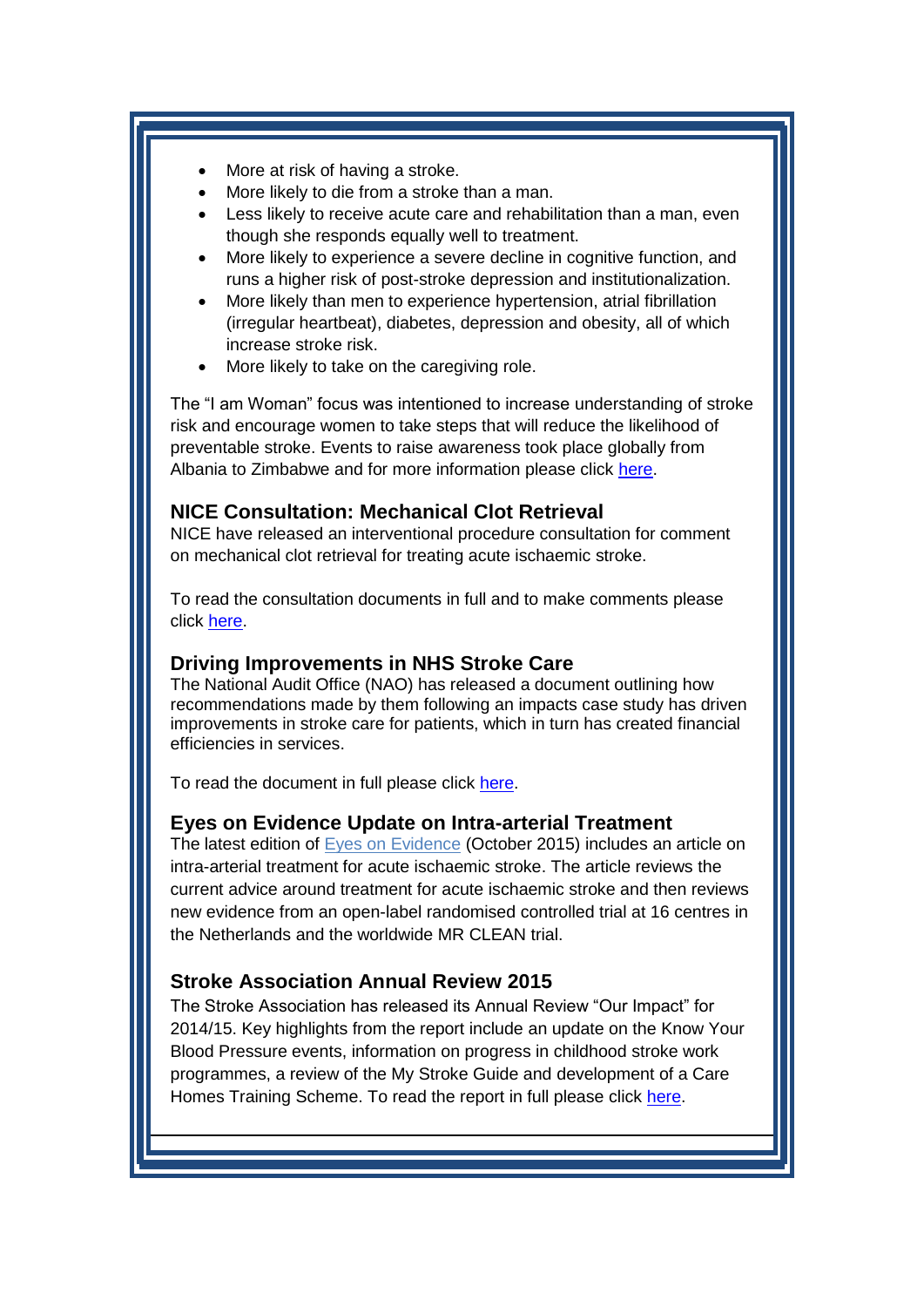# <span id="page-3-2"></span>**Upcoming Events**

 Monday 23rd November 2015, 09:30-15:30, **Carotid Stenting: Accessibility Depends on Postcode**, Medical Education Centre, Northern General Hospital, Sheffield.

To view the programme please click [here.](http://www.yhscn.nhs.uk/media/PDFs/cvd/Stroke/Events/2015_11_23_sth_cas_and_stroke_meeting.pdf)

<span id="page-3-1"></span>• Thursday 17<sup>th</sup> December 2015, 1330-1630, Early Supported **Discharge Workshop**, Hatfeild Hall, Wakefield.

To view the programme please click [here.](http://www.yhscn.nhs.uk/media/PDFs/cvd/Stroke/Events/2015_12_17_Agenda_ESD_Workshop) Contact <mailto:sarah.boul@nhs.net> to book a place or for further information.

• Tuesday 8<sup>th</sup> March 2016, 10:00-16:00, **Division 2 Clinical Research Network Meeting**, Hatfeild Hall, Wakefield.

Save the date for all staff working in Division 2 (Cardiovascular, Renal, Metabolic & Endocrine, Renal and Stroke Specialties) to attend a Clinical Research Network Meeting. Agenda and programme to follow. For more information please email [comms.crnyorkshumber@nihr.ac.uk.](mailto:comms.crnyorkshumber@nihr.ac.uk)

### <span id="page-3-0"></span>**Contacts**

If you would like to discuss any of the items included in this e-bulletin or would like further information about the Stroke Network please contact:

Rebecca Campbell, Quality Improvement Manager: [rebecca.campbell6@nhs.net,](mailto:rebecca.campbell6@nhs.net)0113 8253448 / 07825256356

Sarah Boul, Quality Improvement Lead: [Sarah.Boul@nhs.net,](mailto:Sarah.Boul@nhs.net) 0113 8248012 / 07747 456583

Dr John Bamford, Yorkshire and the Humber SCN Clinical Lead for Stroke: [john.bamford@nhs.net](mailto:john.bamford@nhs.net)

### <span id="page-3-3"></span>**Links and Partner Organisations**

- AF Association. Click [here](http://www.atrialfibrillation.org.uk/) for the website.
- Arrhythmia Alliance. Click [here](http://www.heartrhythmcharity.org.uk/www/76/0/Atrial_fibrillation/) for the website.
- Stroke Association. Click [here](https://www.stroke.org.uk/) for the website.
- NHS Improving Quality. Click [here f](http://www.nhsiq.nhs.uk/)or the website.
- Yorkshire and the Humber Strategic Clinical Networks. Click [here](http://www.yhscn.nhs.uk/index.php) for the website.
- Yorkshire and the Humber Clinical Senate. Click [here](http://www.yhsenate.nhs.uk/index.php) for the website.
- Yorkshire and Humber Academic Health Science Network. Click [here](http://www.yhahsn.org.uk/) for the website.